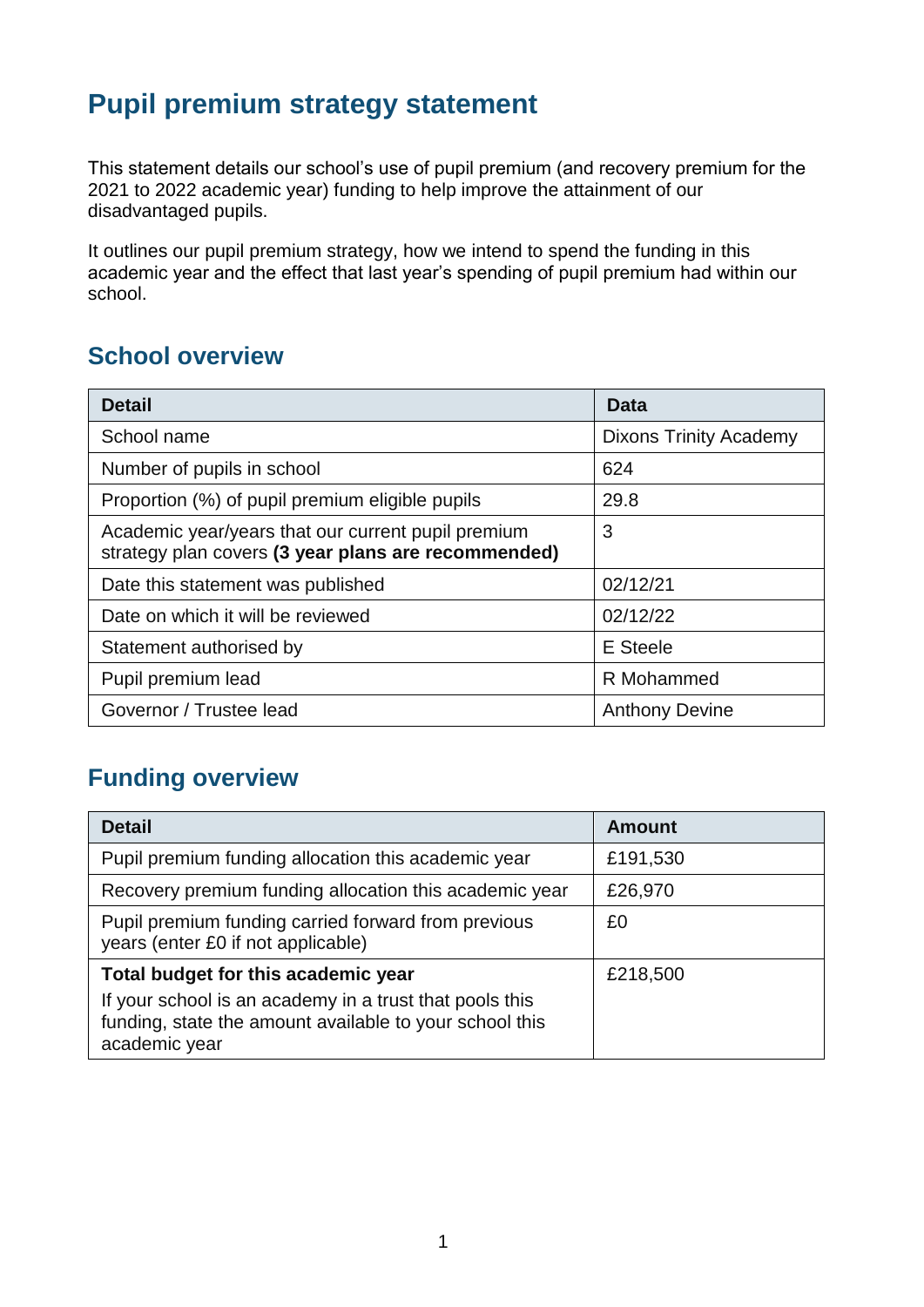# **Part A: Pupil premium strategy plan**

## **Statement of intent**

#### **How are we spending the PPG?**

The academy draws on research evidence (such as the Sutton Trust toolkit – see Appendix 2) and evidence from our own experience to allocate funding to activities that are most likely to maximise achievement. We never confuse eligibility for the Pupil Premium with low ability, and focus on supporting our disadvantaged students to achieve the highest levels. Our Pupil Premium spend is divided into the following four priority areas:

#### **Quality first teaching and harnessing the power of feedback**

We understand the importance of ensuring that all teaching meets the needs of each learner, rather than relying on interventions to compensate. Therefore, we develop teacher talent by investing in practice and coaching. We practise key techniques collectively as a staff twice every week during morning meetings. Further to this, we engineer tailored practice during weekly one-to-one coaching sessions with all teaching staff. The best way to ensure students make progress is to harness the power of feedback. Each day has feedback time built into it when the class teacher is able to work with children either one-to-one or in small groups with the aim that no child goes home with a misconception. There are student appraisals every cycle and every half term parents receive a personalised report, a face-to-face meeting or a telephone call home. At every morning meeting, after every lunch, at every line-up and afternoon meeting, we reflect back on how the day has gone and the key highlights in learning. Each week we recognise students who have displayed the value and worked exceptionally hard each week through staff appreciations. Further to this, we incorporate parent workshops on a regular basis to further enhance the quality of the feedback process and parents' knowledge and understanding of school and the curriculum.

#### **Highly tailored interventions and more time**

We find out where the basic skills gaps exist among eligible students as soon as they arrive in Year 7, and deploy our best teachers to help close these gaps. We doublestaff, at least, one class in each of the core subjects in each year group throughout the week: the second teacher usually works with the currently lower attaining students, but can also be deployed to support students to challenge the currently higher attaining students. In addition to our 32 55-minute lessons, we run five half hour morning meetings, five half hour reading sessions mid-morning, and two hours of electives in sport and the arts per year group over the course of the week. Year 11 students also have two dedicated Preparatory sessions which are used for highly tailored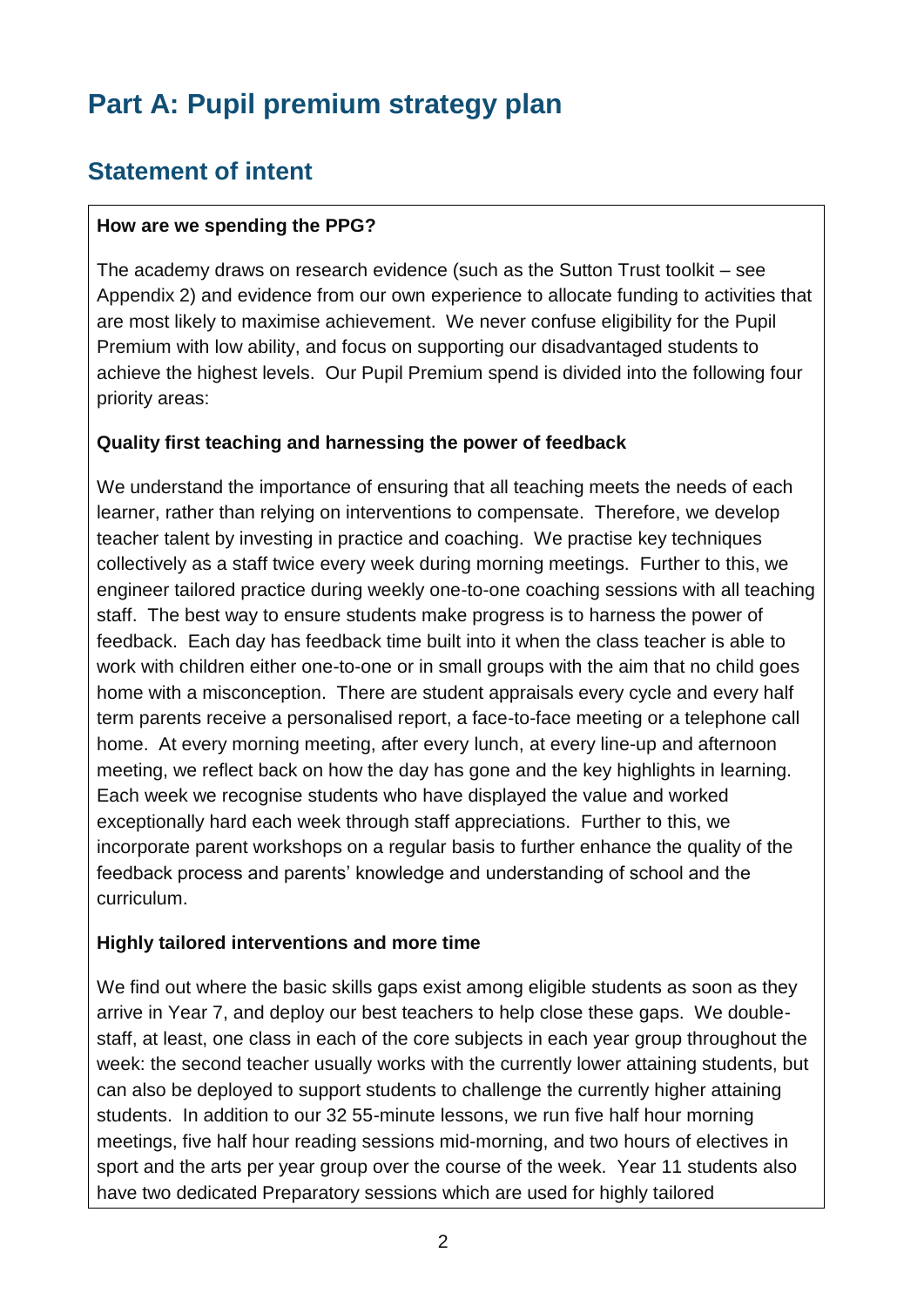intervention and revision of key learning. A number of students are also expected to attend morning mastery from 7.30am.

#### **Minimising barriers to achievement**

We have thought carefully about what barriers to learning our students are experiencing, and how to remove or, at least, minimise them. For example, we have employed mountain rescue mentors and co-teachers to provide well-targeted support to improve attendance, behaviour, social and emotional wellbeing or links with families where these are barriers to a student's learning. We insist on good learning habits with the highest of expectations and no excuses. We have very clear rules about homework and equipment because students have to be ready to learn. Our uniform is very professional and offers students elements of choice, but students are expected to wear it with pride and there is a strong attention to detail. During lessons, students are expected to track the speaker, teacher or student, and remain focused at all times.

#### **Keeping aspirations on track and broadening experiences**

Over 50% of our students live in the five most deprived wards in Bradford, one of the UK's most significant areas of socio-economic challenge. Our priority is to raise aspirations, encourage young people to have a growth mindset, and to progress on to higher education. The message at Trinity is that ALL students are going to university. We continuously expose students to university. Before they join, Year 6 students visit the University of Leeds so their first experience with Dixons Trinity is at a Russell Group university. In Year 8, every student visits Oxford University as part of a 4-day camp and then the University of York in Year 9. Like many independent schools, we devote a significant amount of time to all-round development, especially in the sports and the arts.

## **Challenges**

This details the key challenges to achievement that we have identified among our disadvantaged pupils.

| <b>Challenge</b><br>number | <b>Detail of challenge</b>                                                                                                                                                          |
|----------------------------|-------------------------------------------------------------------------------------------------------------------------------------------------------------------------------------|
|                            | In-school on entry attainment gaps in English and mathematics (Avg of Dixons<br>MAT Baseline / Scaled Score gaps: $Y7 = -9$ , $Y8 = -7$ , $Y9 = -1$ , $Y10 = 0$ , $Y11 = -7$<br>2). |
| 2                          | Disadvantaged students often start at Dixons Trinity Academy with less<br>understanding of their aspirations and how to achieve them.                                               |
| 3                          | Ensuring disadvantaged students develop and maintain strong learning habits.                                                                                                        |
| 4                          | Attendance and persistent absenteeism of disadvantaged students.                                                                                                                    |
| 5                          | Building strong relationships with families can be more complex.                                                                                                                    |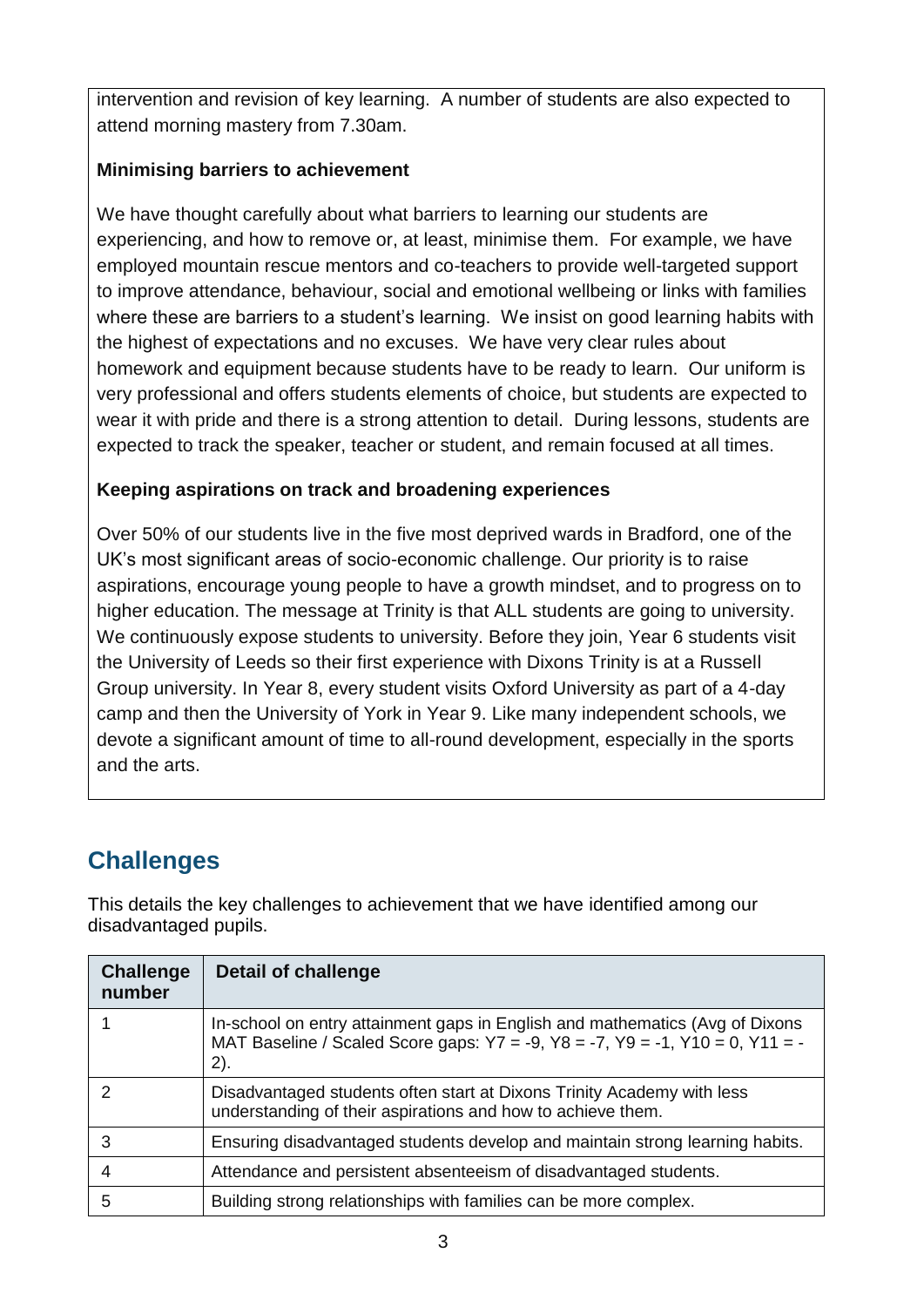| There is evidence to suggest disadvantaged students have been |
|---------------------------------------------------------------|
| disproportionately affected by the pandemic.                  |

## **Intended outcomes**

This explains the outcomes we are aiming for **by the end of our current strategy plan**, and how we will measure whether they have been achieved.

| <b>Intended outcome</b>                                                                                                                                                                        | <b>Success criteria</b>                                                                                                                                                                                                                                                                                                                    |
|------------------------------------------------------------------------------------------------------------------------------------------------------------------------------------------------|--------------------------------------------------------------------------------------------------------------------------------------------------------------------------------------------------------------------------------------------------------------------------------------------------------------------------------------------|
| The progress and attainment of low prior attaining<br>disadvantaged students, at least, matches or is<br>improving towards that for other low prior attaining<br>students within school.       | At KS3, the Progress Score gap in English and maths<br>for low prior attaining disadvantaged students is<br>positive.<br>At KS4, the Progress 8 score / Attainment 8 score for<br>low prior attaining disadvantaged students, at least,<br>matches or is improving towards that for other low prior<br>attaining students nationally       |
| The progress and attainment of middle prior attaining<br>disadvantaged students, at least, matches or is<br>improving towards that for other middle prior attaining<br>students within school. | At KS3, the Progress Score gap in English and maths<br>for middle prior attaining disadvantaged students is<br>positive.<br>At KS4, the Progress 8 score / Attainment 8 score for<br>middle prior attaining disadvantaged students, at least,<br>matches or is improving towards that for other low prior<br>attaining students nationally |
| The progress and attainment of high prior attaining<br>disadvantaged students, at least, matches or is<br>improving towards that for other high prior attaining<br>students within school.     | At KS3, the Progress Score gap in English and maths<br>for high prior attaining disadvantaged students is<br>positive.<br>At KS4, the Progress 8 score / Attainment 8 score for<br>high prior attaining disadvantaged students, at least,<br>matches or is improving towards that for other low prior<br>attaining students nationally     |
| Disadvantaged students have at least as much<br>learning time as other students.                                                                                                               | The attendance of disadvantaged students, at least,<br>matches that for other students nationally.                                                                                                                                                                                                                                         |
| Disadvantaged students are<br>supported<br>by<br>our<br>behaviour system.                                                                                                                      | The average number of corrections for disadvantaged<br>students is no higher than 1 per student, per week                                                                                                                                                                                                                                  |
| All disadvantaged students access a broad and<br>balanced curriculum, building their cultural capital.                                                                                         | All disadvantaged students participate in, at least, 1<br>co-curricular session each and every week.                                                                                                                                                                                                                                       |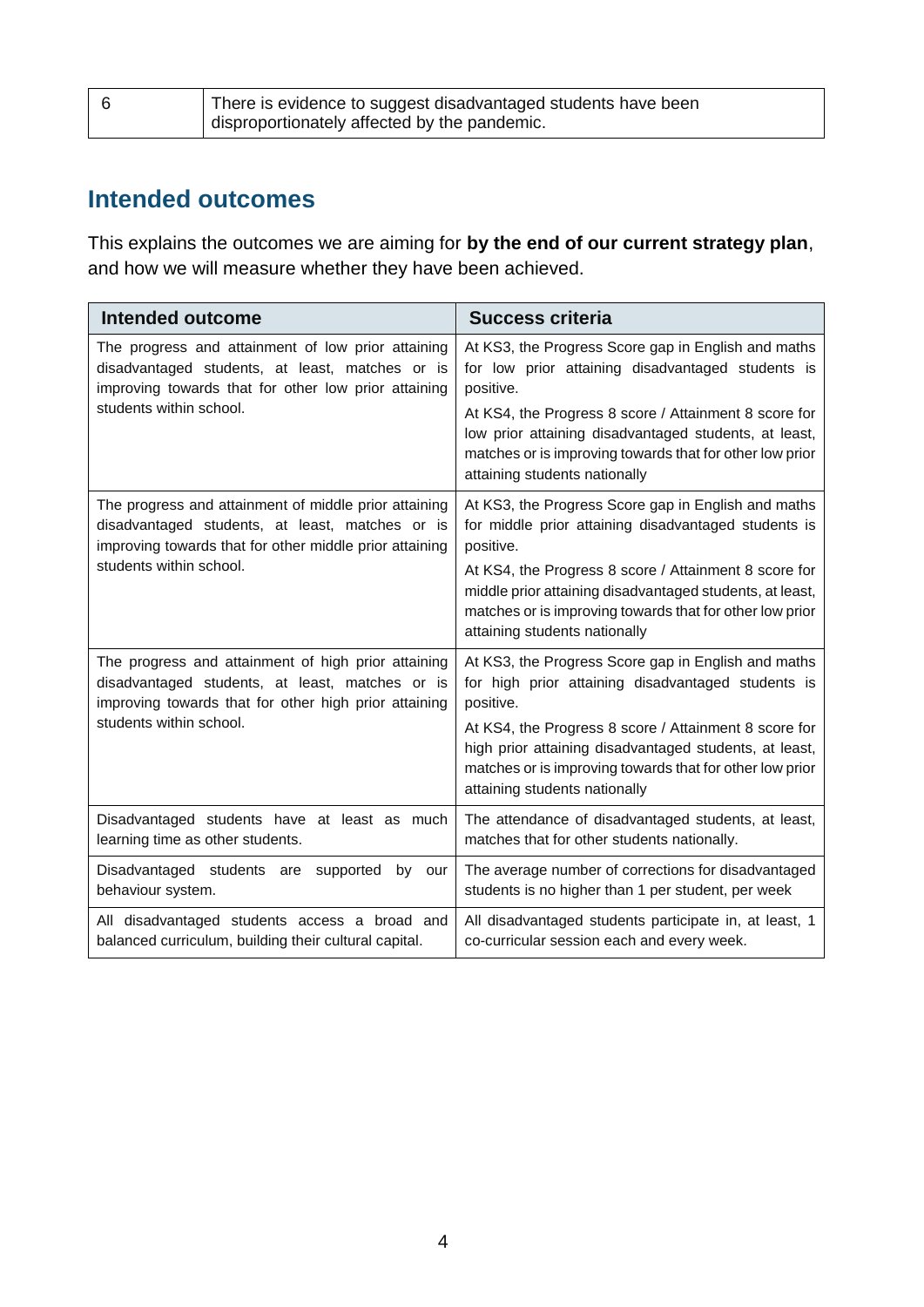## **Activity in this academic year**

This details how we intend to spend our pupil premium (and recovery premium funding) **this academic year** to address the challenges listed above.

## **Teaching (for example, CPD, recruitment and retention)**

Budgeted cost: £ *72833.33*

| <b>Activity</b>                                                                                                | <b>Evidence that supports this</b><br>approach                                                                                    | <b>Challenge</b><br>number(s)<br>addressed |
|----------------------------------------------------------------------------------------------------------------|-----------------------------------------------------------------------------------------------------------------------------------|--------------------------------------------|
| Identify additional feedback<br>opportunities in schemes of<br>work for priority intervention<br>students      | See Further Information: Appendix 2 - Education<br>Endowment Foundation (EEF) - Pupil Premium<br>Toolkit - Approach 9             | 1, $3$ and $6$                             |
| Design and implement a<br>bespoke CPD programme<br>underpinned by development<br>of a practice culture         | See Further Information: Appendix 2 - Education<br>Endowment Foundation (EEF) - Pupil Premium<br>Toolkit - Approach 3             | 3                                          |
| Further embed intervention<br>and prevention strategies<br>aimed<br>supporting<br>at<br>disadvantaged students | See Further Information: Appendix 2 - Education<br>Endowment Foundation (EEF) - Pupil Premium<br>Toolkit - Approach 12, 17 and 30 | 1, $3$ and $6$                             |
| Embed<br>and<br>respond<br>to<br>retrieval<br>practice<br>through<br>MM, Do Now and Review<br><b>Now</b>       | See Further Information: Appendix 2 - Education<br>Endowment Foundation (EEF) - Pupil Premium<br>Toolkit - Approach 14            | 1, 2 and 3                                 |
| Employ additional staffing to<br>work with under achieving<br>disadvantaged students in<br>English             | See Further Information: Appendix 2 - Education<br>Endowment Foundation (EEF) - Pupil Premium<br>Toolkit - Approach 17, 26 and 30 | 1, $3$ and $6$                             |
| Employ additional staffing to<br>work with under achieving<br>disadvantaged students in<br>mathematics         | See Further Information: Appendix 2 - Education<br>Endowment Foundation (EEF) - Pupil Premium<br>Toolkit - Approach 17, 26 and 30 | 1, $3$ and $6$                             |
| Employ additional staffing to<br>work with under achieving<br>disadvantaged students in<br>science             | See Further Information: Appendix 2 - Education<br>Endowment Foundation (EEF) - Pupil Premium<br>Toolkit - Approach 17, 26 and 30 | 1, $3$ and $6$                             |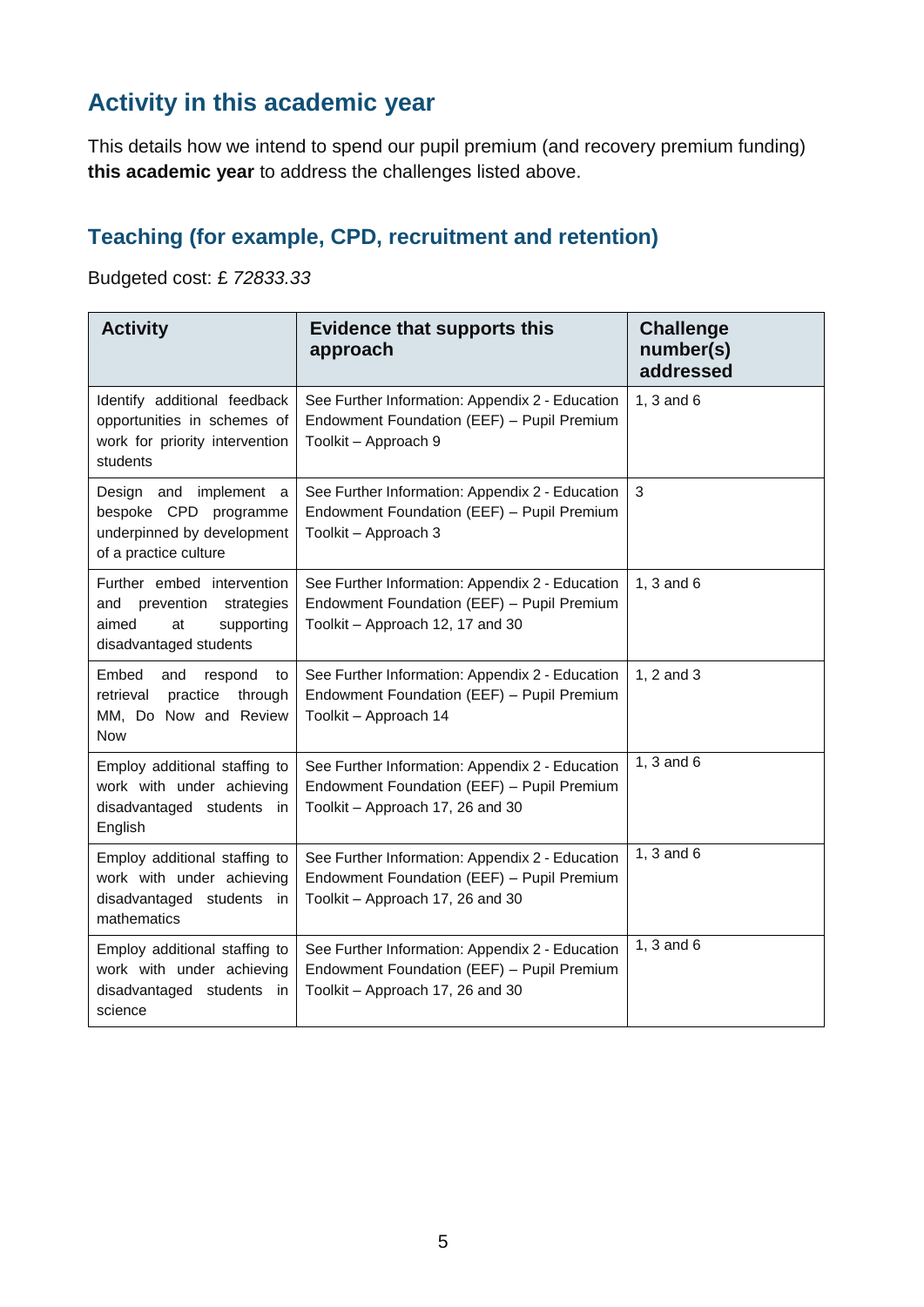## **Targeted academic support (for example, tutoring, one-to-one support structured interventions)**

Budgeted cost: £ *72833.33*

| <b>Activity</b>                                                                                                 | <b>Evidence that supports this</b><br>approach                                                                                 | <b>Challenge</b><br>number(s)<br>addressed |
|-----------------------------------------------------------------------------------------------------------------|--------------------------------------------------------------------------------------------------------------------------------|--------------------------------------------|
| Maximise the effectiveness of<br>Lexia reading scheme for<br>students<br>reading<br>below<br>chronology in Y7   | See Further Information: Appendix 2 - Education<br>Endowment Foundation (EEF) - Pupil Premium<br>Toolkit - Approach 25         | 1 and $3$                                  |
| Employ additional staffing to<br>work with under achieving<br>disadvantaged students in<br>Spanish              | See Further Information: Appendix 2 - Education<br>Endowment Foundation (EEF) - Pupil Premium<br>Toolkit - Approach 17, 26, 30 | 1 and $3$                                  |
| Employ additional staffing to<br>work with under achieving<br>disadvantaged students in<br>humanities           | See Further Information: Appendix 2 - Education<br>Endowment Foundation (EEF) - Pupil Premium<br>Toolkit - Approach 17, 26, 30 | 1, $3$ and $6$                             |
| Embed<br>effective<br>Morning<br>Mastery in the EBacc to<br>underachieving<br>support<br>disadvantaged students | See Further Information: Appendix 2 - Education<br>Endowment Foundation (EEF) - Pupil Premium<br>Toolkit - Approach            | 1, 2, 3 and 6                              |
| Firmly embed Prep in the<br><b>EBacc</b><br>support<br>to<br>underachieving<br>disadvantaged students           | See Further Information: Appendix 2 - Education<br>Endowment Foundation (EEF) - Pupil Premium<br>Toolkit - Approach 2, 3, 14   | 1, 2, 3 and $6$                            |
| Embed<br>McGraw<br>Hill<br>for<br>students with weak literacy in<br>Year 7 and Year 8                           | See Further Information: Appendix 2 - Education<br>Endowment Foundation (EEF) - Pupil Premium<br>Toolkit - Approach 24         | 1 and $3$                                  |
| <b>Utilise</b><br>Trinity<br><b>Tutors</b><br>for<br>mathematics<br>English<br>and<br>intervention              | See Further Information: Appendix 2 -<br>Education Endowment Foundation (EEF) -<br>Pupil Premium Toolkit - Approach 17         | 1, 2, 3, 4, 5 and 6                        |
| Utilise The Tutor Trust for<br>mathematics intervention                                                         | See Further Information: Appendix 2 -<br>Education Endowment Foundation (EEF) -<br>Pupil Premium Toolkit - Approach 17         | 1, 2, 3, 4, 5 and 6                        |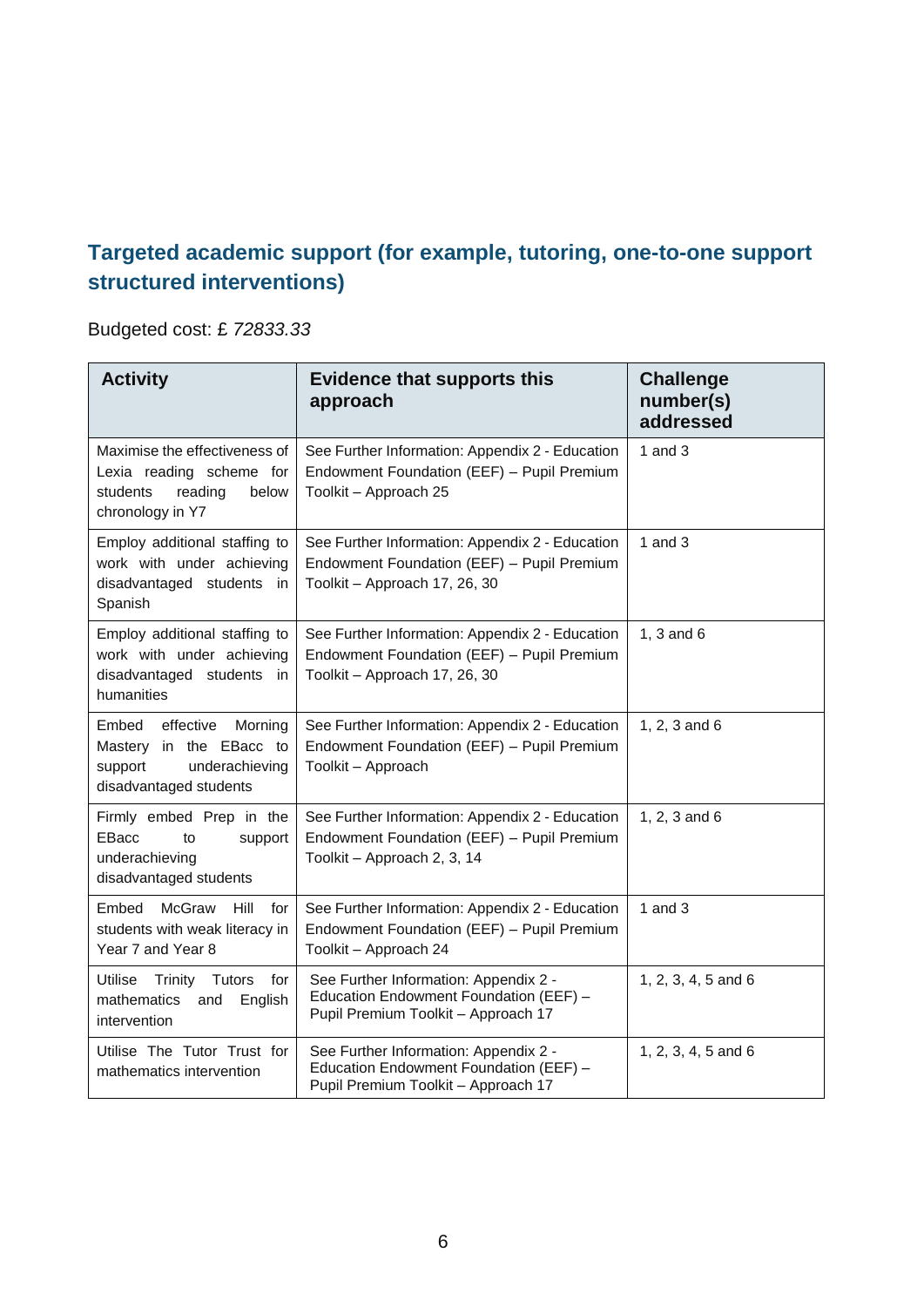## **Wider strategies (for example, related to attendance, behaviour, wellbeing)**

Budgeted cost: £ *72833.33*

| <b>Activity</b>                                                                                                             | <b>Evidence that supports this</b><br>approach                                                                             | <b>Challenge</b><br>number(s)<br>addressed |
|-----------------------------------------------------------------------------------------------------------------------------|----------------------------------------------------------------------------------------------------------------------------|--------------------------------------------|
| Provide<br>breakfast<br>every<br>morning so all students are<br>ready to learn                                              | See Further Information: Appendix 2 - Education<br>Endowment Foundation (EEF) - Pupil Premium<br>Toolkit - Approach 8      | 3, 4, 5 and 6                              |
| Maximise the effectiveness of<br>DEAR<br>through<br>advisory<br>system so students<br>read<br>widely / often                | See Further Information: Appendix 2 - Education<br>Endowment Foundation (EEF) - Pupil Premium<br>Toolkit - Approach 25, 31 | 1 and $3$                                  |
| Firmly embed Dream Team<br>feedback<br>and<br><b>Belay</b><br>Partnerships<br>develop<br>to<br>student confidence           | See Further Information: Appendix 2 - Education<br>Endowment Foundation (EEF) - Pupil Premium<br>Toolkit - Approach 2      | $2$ and $5$                                |
| Strategically<br>deploy<br>a<br>Behaviour and Attendance<br><b>Officer</b><br>target<br>to<br>key<br>disadvantaged students | See Further Information: Appendix 2 - Education<br>Endowment Foundation (EEF) - Pupil Premium<br>Toolkit - Approach        | 4                                          |
| Targeted<br>use of the MR<br><b>Mentors</b><br>develop<br>to<br>students'<br>disadvantaged<br>personal skills               | See Further Information: Appendix 2 - Education<br>Endowment Foundation (EEF) - Pupil Premium<br>Toolkit - Approach 3      | $2$ and $3$                                |
| Provide a homework club for<br>disadvantaged students to<br>support learning outside the<br>classroom                       | See Further Information: Appendix 2 - Education<br>Endowment Foundation (EEF) - Pupil Premium<br>Toolkit - Approach 8, 11  | 1, 2, 3 and 5                              |
| Provide a range of CEIAG<br>activities / interventions inc.<br>independent CEIAG for Y8<br>disadvantaged students           | See Further Information: Appendix 2 - Education<br>Endowment Foundation (EEF) - Pupil Premium<br>Toolkit - Approach 2      | 2                                          |
| Provide a range of CEIAG<br>activities / interventions inc.<br>independent CEIAG for Y9<br>disadvantaged students           | See Further Information: Appendix 2 - Education<br>Endowment Foundation (EEF) - Pupil Premium<br>Toolkit - Approach 2      | 2                                          |
| Provide a range of CEIAG<br>activities / interventions inc.<br>independent CEIAG for Y10<br>disadvantaged students          | See Further Information: Appendix 2 - Education<br>Endowment Foundation (EEF) - Pupil Premium<br>Toolkit - Approach 2      | 2                                          |
| Provide a range of CEIAG<br>activities / interventions inc.                                                                 | See Further Information: Appendix 2 - Education<br>Endowment Foundation (EEF) - Pupil Premium<br>Toolkit - Approach 2      | $\overline{2}$                             |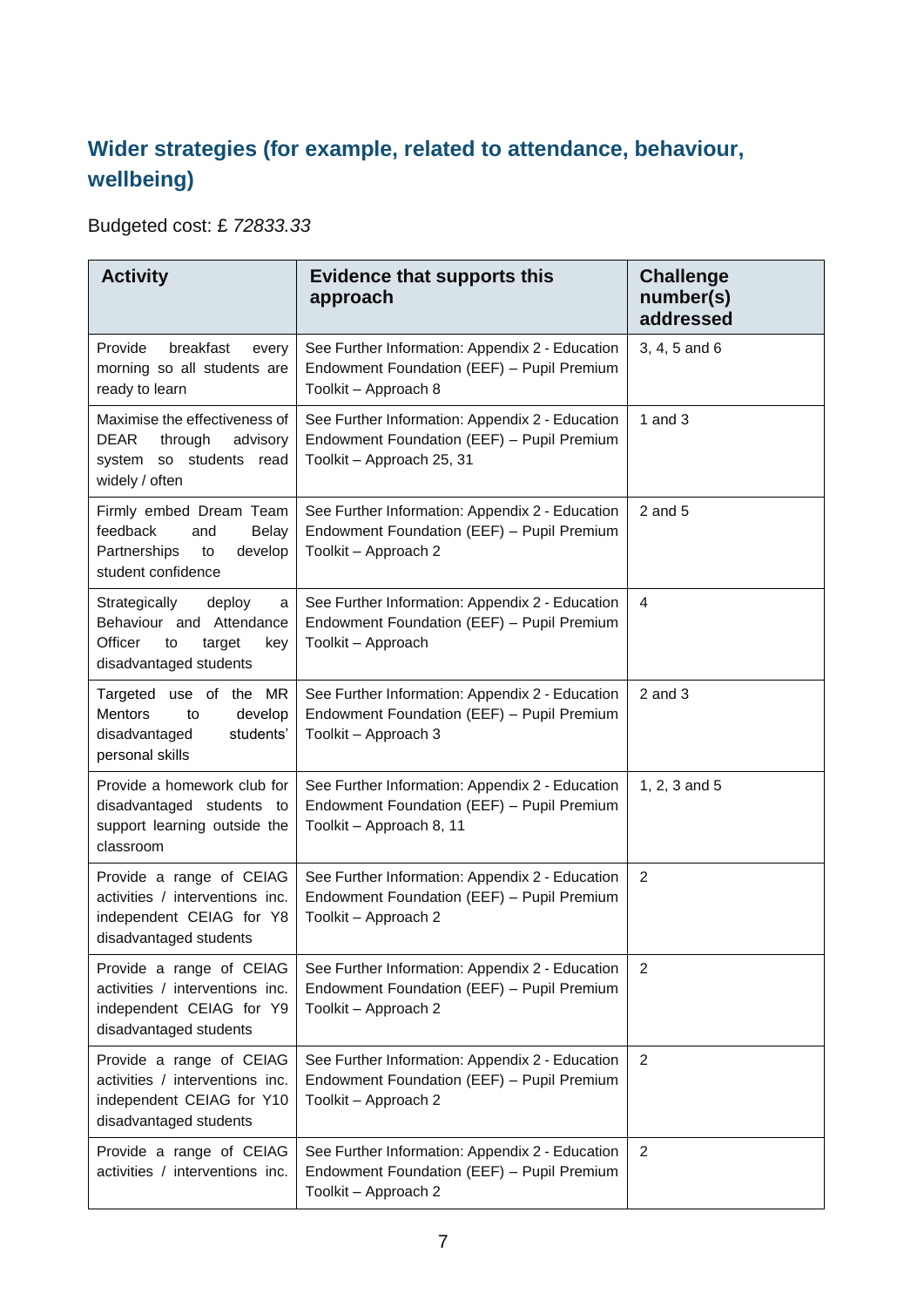| independent CEIAG for Y11<br>disadvantaged students                                                                                |                                                                                                                               |                  |
|------------------------------------------------------------------------------------------------------------------------------------|-------------------------------------------------------------------------------------------------------------------------------|------------------|
| Provide a range of revision<br>resources and timetables for<br>students to independently<br>learn outside of the class             | See Further Information: Appendix 2 - Education<br>Endowment Foundation (EEF) - Pupil Premium<br>Toolkit - Approach 6         | 2, 5 and 6       |
| Provide<br>additional<br>after<br>school and Saturday morning<br>packages<br>intervention<br>for<br>students                       | See Further Information: Appendix 2 - Education<br>Endowment Foundation (EEF) - Pupil Premium<br>Toolkit - Approach 33        | 1, 3, 4, 5 and 6 |
| Keep aspirations on track<br>through a visit to<br>the<br>University of Leeds<br>on<br>transition day                              | See Further Information: Appendix 2 - Education<br>Endowment Foundation (EEF) - Pupil Premium<br>Toolkit - Approach 2         | 2                |
| Keep aspirations on track<br>through<br>visit<br>the<br>a<br>to<br>University of York during Y9<br>induction (transport costs)     | See Further Information: Appendix 2 - Education<br>Endowment Foundation (EEF) - Pupil Premium<br>Toolkit - Approach 2         | 2                |
| Provide a wide range of free<br>co-curricular<br>electives<br>to<br>raise self-esteem and foster<br>good relationships             | See Further Information: Appendix 2 - Education<br>Endowment Foundation (EEF) - Pupil Premium<br>Toolkit - Approach 1, 2      | 2, 4 and 5       |
| Subsidise a Y7 expedition to<br>the Lake District in order to<br>reinforce our core values and<br>drivers                          | See Further Information: Appendix 2 - Education<br>Endowment Foundation (EEF) - Pupil Premium<br>Toolkit - Approach 2, 19, 31 | 3, 4 and 5       |
| Subsidise a Y8 expedition to<br>Oxford University to reinforce<br>our mission - 'climbing the<br>mountain'                         | See Further Information: Appendix 2 - Education<br>Endowment Foundation (EEF) - Pupil Premium<br>Toolkit - Approach 2, 19, 31 | 3, 4 and 5       |
| Subsidise a Y9 Duke<br>0t<br>Edinburgh<br>expedition<br>to<br>reinforce our core values and<br>drivers                             | See Further Information: Appendix 2 - Education<br>Endowment Foundation (EEF) - Pupil Premium<br>Toolkit - Approach 2, 19, 31 | 3, 4 and 5       |
| Subsidise<br>compelling<br>recognition<br>expeditions<br>designed<br>to<br>motivate<br>students to develop good<br>learning habits | See Further Information: Appendix 2 - Education<br>Endowment Foundation (EEF) - Pupil Premium<br>Toolkit - Approach 2, 19, 31 | 3, 4 and 5       |
| Offer subsidies for general<br>subject trips throughout the<br>year                                                                | See Further Information: Appendix 2 - Education<br>Endowment Foundation (EEF) - Pupil Premium<br>Toolkit - Approach 2, 19, 31 | 3, 4 and 5       |
| All disadvantaged students to<br>the<br>opportunity<br>have<br>to<br>participate in, at least, one<br>Shakespeare production       | See Further Information: Appendix 2 - Education<br>Endowment Foundation (EEF) - Pupil Premium<br>Toolkit - Approach 2, 31     | 3, 4 and 5       |
| Disadvantaged students to<br>participate in Showcase                                                                               | See Further Information: Appendix 2 - Education<br>Endowment Foundation (EEF) - Pupil Premium<br>Toolkit - Approach 1, 2      | 3, 4 and 5       |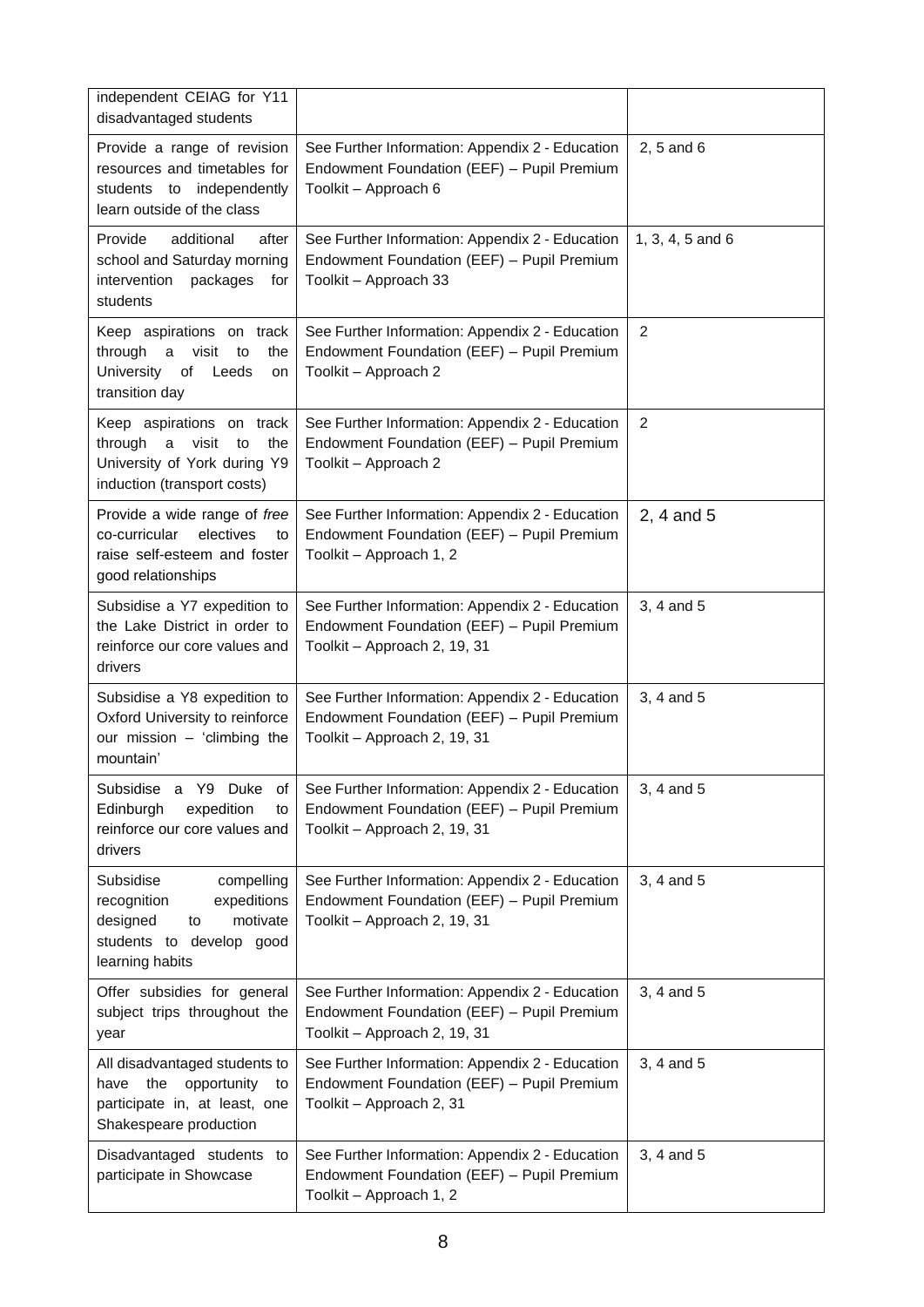|      | Provide most able workshops   See Further Information: Appendix 2 - Education   3, 4 and 5 |  |
|------|--------------------------------------------------------------------------------------------|--|
|      | throughout the year linked to $\vert$ Endowment Foundation (EEF) – Pupil Premium           |  |
| STEM | Toolkit – Approach 2                                                                       |  |

# **Total budgeted cost: £** *218,500*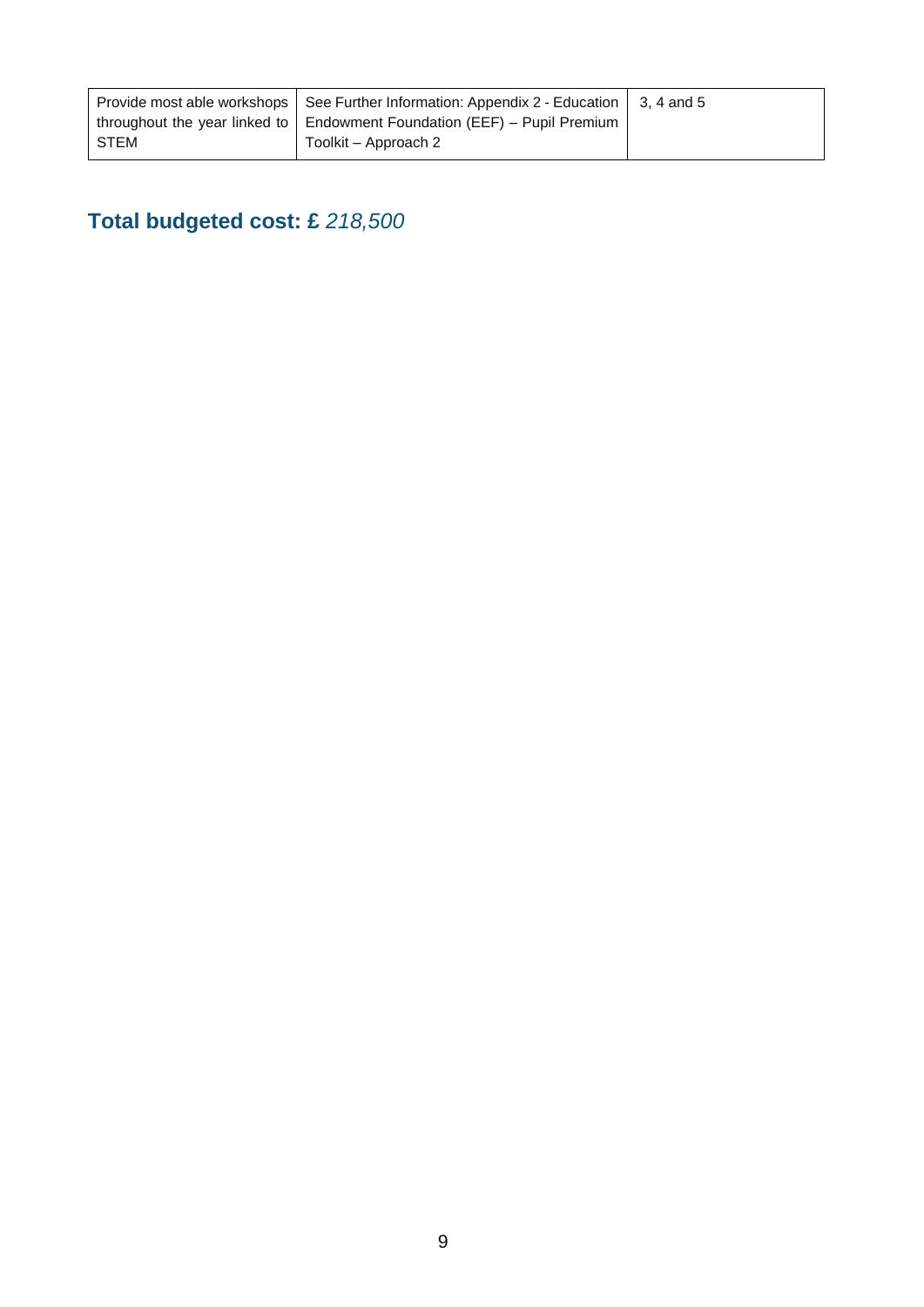# **Part B: Review of outcomes in the previous academic year**

## **Pupil premium strategy outcomes**

This details the impact that our pupil premium activity had on pupils in the 2020 to 2021 academic year.

*Due to COVID-19, performance measures have not been published for 2020 to 2021, and 2020 to 2021 results will not be used to hold schools to account. Given this, please point to any other pupil evaluations undertaken during the 2020 to 2021 academic year, for example, standardised teacher administered tests or diagnostic assessments such as rubrics or scales.*

*If last year marked the end of a previous pupil premium strategy plan, what is your assessment of how successfully the intended outcomes of that plan were met?* 

Students are provided with excellent wave one teaching and high quality feedback. Progress of disadvantaged in English, mathematics, science, history, geography and Spanish is strong and above that of 'other'. On average, disadvantaged students make progress in line with / stronger than that of other students.

Class of 2023 TAGs:

- The Attainment 8 score for disadvantaged students is 58.24. This was in line with other students (60.52 for all) in the academy and well above the national average.
- The Progress 8 score for disadvantaged students is +1.47. This was in line with other students (+1.53 for all) in the academy and well above the national average.
- The English bucket Attainment 8 score was 12.5 for disadvantaged students. This was in line with other students (13.0 for all) in the academy and well above the national average.
- The English bucket Progress 8 score was +1.61 for disadvantaged students. This was in line with other students (+1.70 for all) in the academy and well above the national average
- The mathematics bucket Attainment 8 score was 10.1 for disadvantaged students. This was in line with other students (11.1 for all) in the academy and well above the national average.
- The mathematics bucket Progress 8 score was +0.80 for disadvantaged students. This was in line with other students (+1.10 for all) in the academy and well above the national average.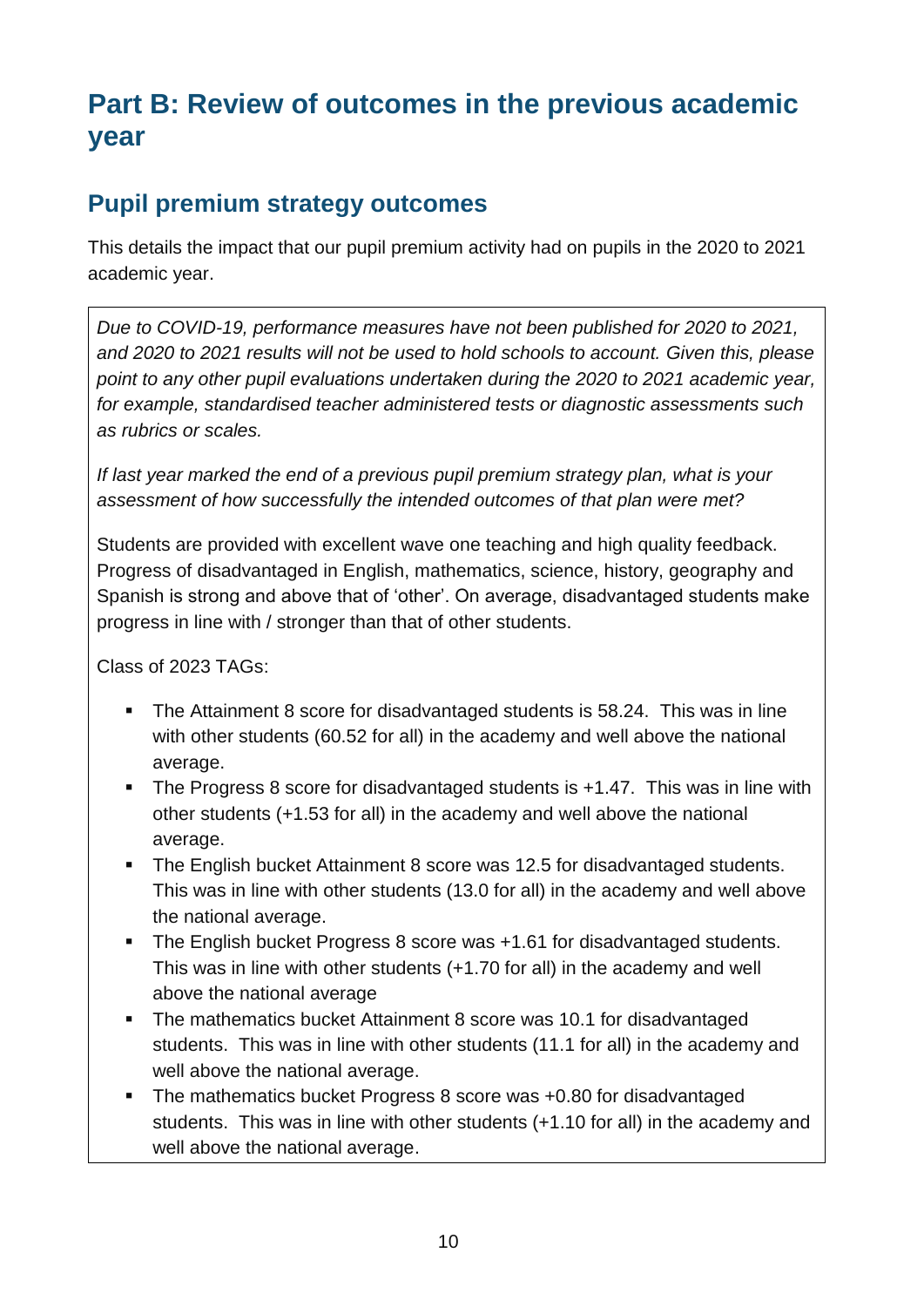The percentage of disadvantaged students achieving the strong pass  $(5+)$  in the Ebacc was 38%. This was in line with other students (+42% for all) in the academy and well above the national average.

#### Class of 2024

- The gap in attainment between disadvantaged students and other is -0.54.
- The gap in progress between disadvantaged students and other is -0.13.

#### Class of 2023

- The gap in attainment between disadvantaged students and other is -5.
- The gap in progress between disadvantaged students and other is -7.

#### Class of 2022

- The gap in attainment between disadvantaged students and other is -2.
- The gap in progress between disadvantaged students and other is -2.

#### Class of 2021

- The gap in attainment between disadvantaged students and other is -10.
- The gap in progress between disadvantaged students and other is +3.

100% of teachers / co-teachers performing at least in-line with professional stage due to CPD and feedback.

Prep is firmly embedded as effective interventions that target and reduce gaps.

Lexia has been well established and all children, identified on entry, as having gaps have been targeted resulting in strong progress.

Robust attendance procedures have been refined meaning our attendance figures remain above national (10.6% absence for disadvantaged students – disadvantaged students nationally, prior to the pandemic, had a percentage absence of 34.1%).

Mountain Rescue, homework club and Dream Team have all ensured barriers are minimised for students by providing timely interventions resulting in low corrections (less than 0.5 on average per week).

100% of students have been involved in whole year group DEAR and the reading culture in the school is strong.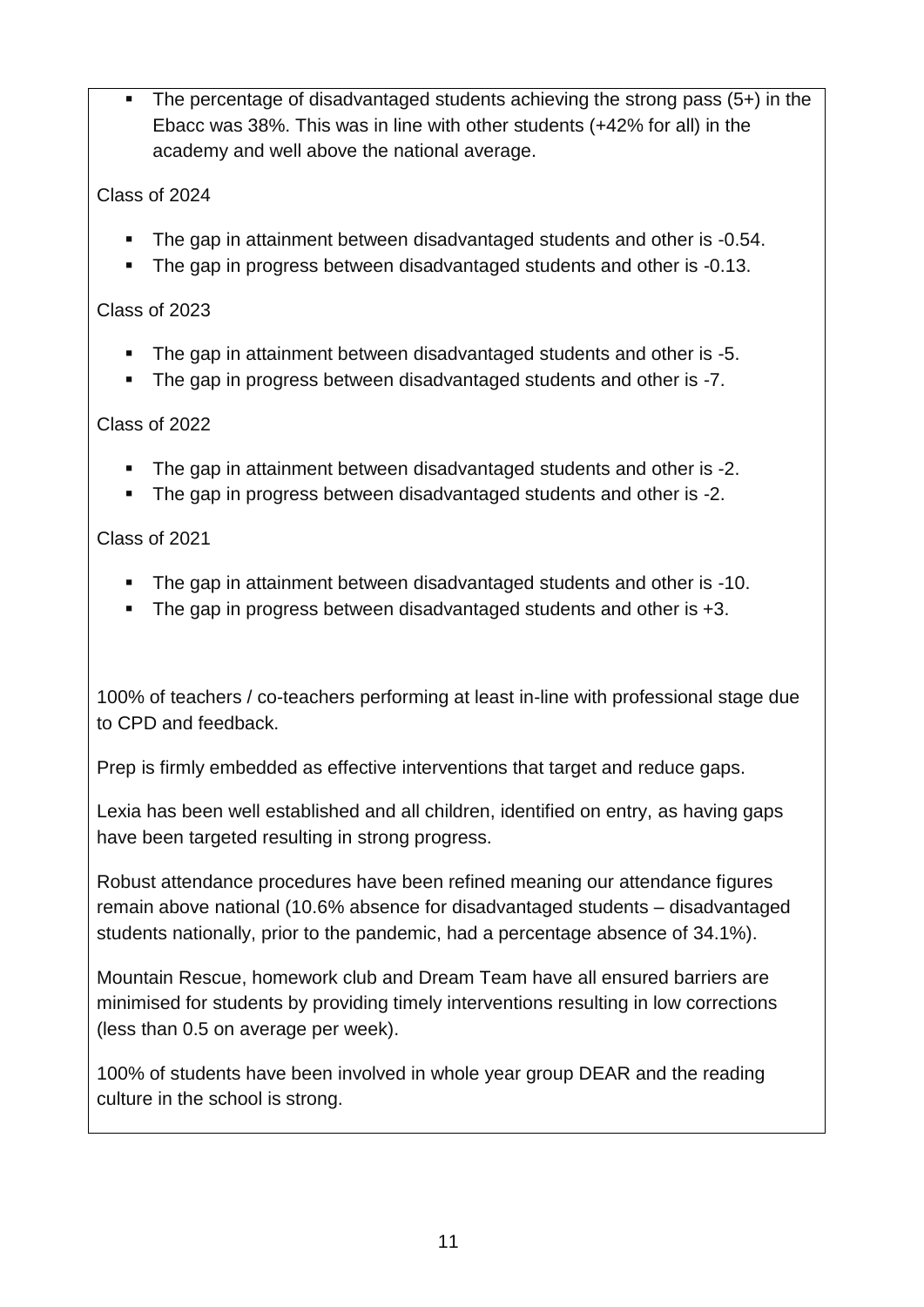Due to Covid, our usual expeditions have been rescheduled. All students will still attend the same number of expeditions and visit the same number of high quality universities. The school budget reflects this; no child will miss an expedition for hardship reasons.

100% of students in years 7-10 took part in Co-Curricular Electives and 100% of students in years 7 and 8 presented their Stretch speeches.

### **Externally provided programmes**

*Please include the names of any non-DfE programmes that you purchased in the previous academic year. This will help the Department for Education identify which ones are popular in England*

| <b>Programme</b> | <b>Provider</b>    |
|------------------|--------------------|
| Covid Catch up   | <b>Tutor Trust</b> |
|                  |                    |

## **Service pupil premium funding (optional)**

*For schools that receive this funding, you may wish to provide the following information:* 

| <b>Measure</b>                                                                    | <b>Details</b> |
|-----------------------------------------------------------------------------------|----------------|
| How did you spend your service pupil<br>premium allocation last academic year?    | N/A            |
| What was the impact of that spending on<br>service pupil premium eligible pupils? | N/A            |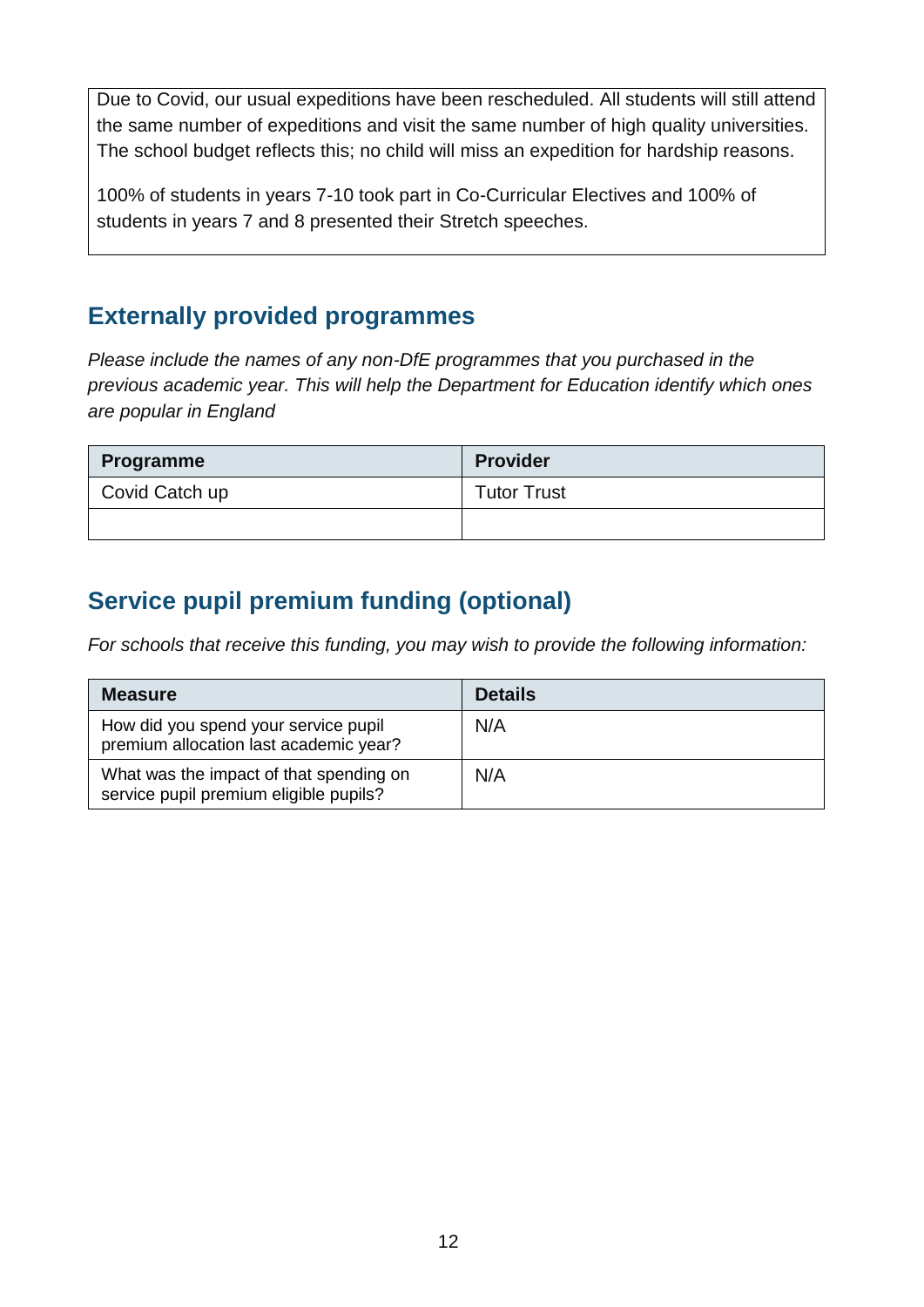# **Further information (optional)**

#### **Appendix 1 Academy Improvement Plan**

#### **Priorities for 2019-22**

Our key drivers of mastery, autonomy and purpose<sup>1</sup> underpin our priorities for 2019-22:

- 1. *Mastery*: the urge to get better and better at something that matters
	- *1.1.* Demonstrate outstanding progress and achievement
	- *1.2.* Ensure learning is rigorous\*, engaging and underpinned by meaningful feedback
	- *1.3.* Embed a rich and exciting curriculum that embodies the laws of mastery; flow, pain and growth
- 2. *Autonomy*: the desire to direct our own lives
	- *2.1.* Propagate our disciplined and joyful school culture
	- *2.2.* Develop confident and self-directed learners
	- *2.3.* Cultivate effective, autonomous leaders at every level of the organisation
- 3. *Purpose*: the yearning to do what we do in the service of something larger than ourselves
	- *3.1.* Sustain our genuine three-way partnership between families, students and staff
	- *3.2.* Work with the Dixons Academies to replicate best practice and to contribute to continuous improvement
	- *3.3.* Further enhance the strong reputation for Dixons Trinity Chapeltown

<sup>1</sup>*Adopted from Drive, Daniel Pink 2009.*

#### **Appendix 2 Education Endowment Foundation (EEF) – Pupil Premium Toolkit**

The Sutton Trust-EEF Teaching and Learning Toolkit is an accessible summary of educational research which provides guidance for teachers and schools on how to use their resources to improve the attainment of disadvantaged pupils.

The Toolkit currently covers 30 topics, each summarised in terms of their average impact on attainment, the strength of the evidence supporting them and their cost.

| Approach                |                               | Cost Esti-<br>mate | <b>Evidence Es-</b><br>timate | Average<br>Impact | Summary                                                                      |
|-------------------------|-------------------------------|--------------------|-------------------------------|-------------------|------------------------------------------------------------------------------|
| $\mathbf{1}$            | Arts participation            | f f f f f<br>£     | *****                         | + 2 Months        | Low impact for low cost, based on moder-<br>ate evidence.                    |
| $\overline{2}$          | Aspiration interven-<br>tions | f f f f<br>£       | *****                         | 0 Months          | Very low or no impact for moderate cost,<br>based on very limited evidence.  |
| $\overline{\mathbf{3}}$ | Behaviour interven-<br>tions  | f f f f<br>£       | *****                         | + 3 Months        | Moderate impact for moderate cost, based<br>on extensive evidence.           |
| 4                       | <b>Block scheduling</b>       | f f f f f<br>£     | *****                         | 0 Months          | Very low or negative impact for very low<br>cost, based on limited evidence. |
| 5                       | Collaborative learning        | f f f f<br>£       | *****                         | +5 Months         | High impact for very low cost, based on ex-<br>tensive evidence.             |
| 6                       | Digital technology            | f f f f<br>£       | *****                         | +4 Months         | Moderate impact for moderate cost, based<br>on extensive evidence.           |
| $\overline{7}$          | Early years interven-<br>tion | f f f f<br>£       | *****                         | +5 Months         | High impact for very high cost, based on ex-<br>tensive evidence.            |
| 8                       | Extended school time          | f f f f<br>£       | *****                         | + 2 Months        | Low impact for moderate cost, based on<br>moderate evidence.                 |
| 9                       | Feedback                      | f f f f<br>£       | *****                         | + 8 Months        | Very high impact for very low cost, based<br>on moderate evidence.           |
| 10                      | Homework (Primary)            | f f f f<br>£       | *****                         | + 2 Month         | Low impact for very low cost, based on lim-<br>ited evidence.                |
| 11                      | Homework (Second-<br>ary)     | f f f f<br>£       | *****                         | +5 Months         | High impact for very low cost, based on lim-<br>ited evidence.               |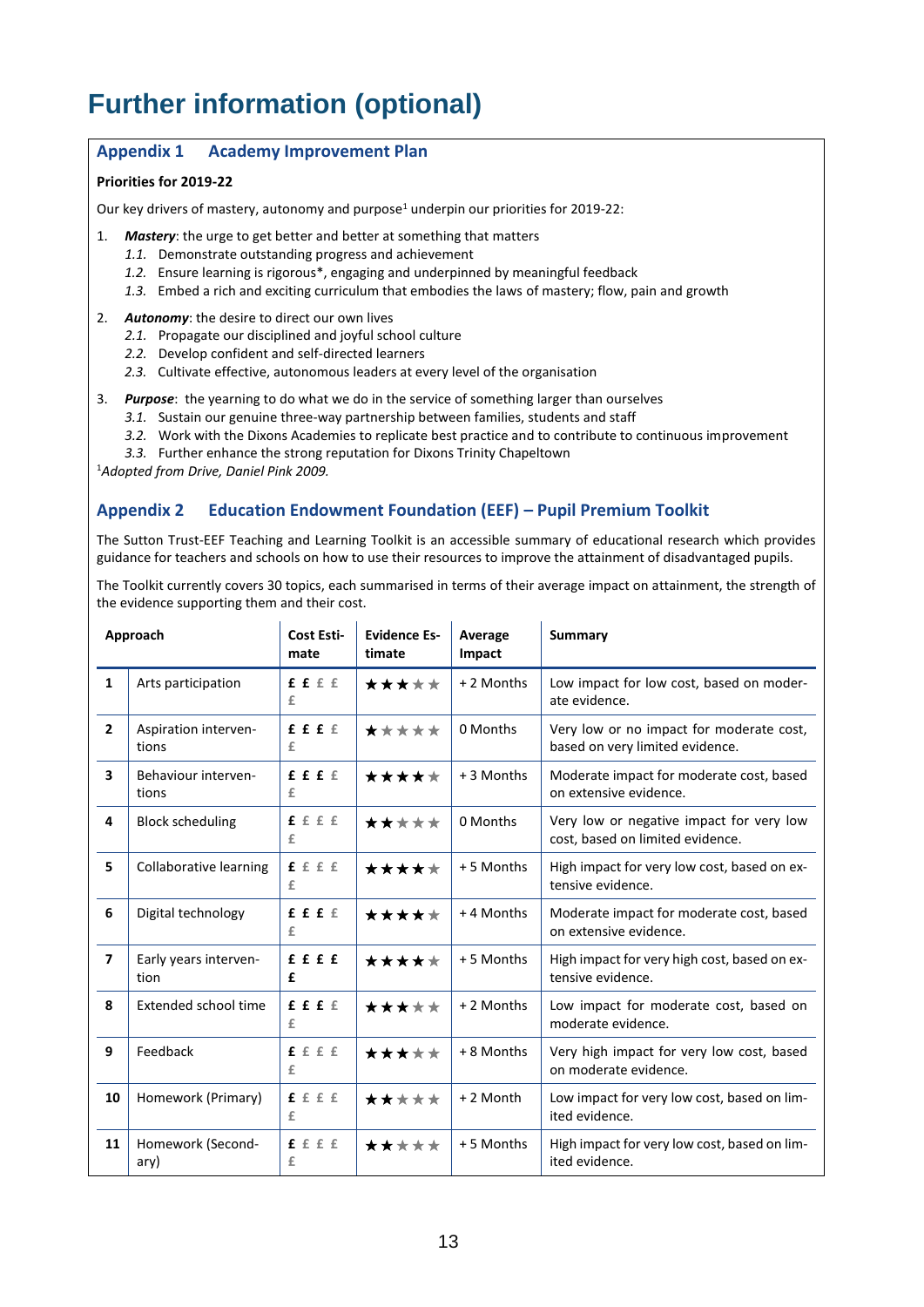| 12 | Individualised instruc-<br>tion       | £ £ £ £<br>£        | ***** | + 3 Months | Moderate impact for very low cost, based<br>on moderate evidence.           |
|----|---------------------------------------|---------------------|-------|------------|-----------------------------------------------------------------------------|
| 13 | Learning styles                       | f f f f<br>£        | ***** | +2 Months  | Low impact for very low cost, based on lim-<br>ited evidence.               |
| 14 | Mastery learning                      | f f f f<br>£        | ***** | + 5 Months | High impact for very low cost, based on<br>moderate evidence.               |
| 15 | Mentoring                             | f f f f<br>£        | ***** | 0 Month    | Very low or no impact for moderate cost,<br>based on extensive evidence.    |
| 16 | Meta-cognition and<br>self-regulation | f f f f<br>£        | ***** | +7 Months  | High impact for very low cost, based on ex-<br>tensive evidence.            |
| 17 | One to one tuition                    | ffff<br>£           | ***** | + 5 Months | High impact for high cost, based on exten-<br>sive evidence.                |
| 18 | Oral language inter-<br>ventions      | ffff<br>£           | ***** | +5 Months  | High impact for very low cost, based on ex-<br>tensive evidence.            |
| 19 | Outdoor adventure<br>learning         | f f f f<br>£        | ***** | +4 Months  | Moderate impact for moderate cost, based<br>on moderate evidence.           |
| 20 | Parental involvement                  | ffff<br>£           | ***** | + 3 Months | Moderate impact for moderate cost, based<br>on moderate evidence.           |
| 21 | Peer tutoring                         | ffff<br>£           | ***** | +5 Months  | High impact for very low cost, based on ex-<br>tensive evidence.            |
| 22 | Performance pay                       | ffff<br>£           | ***** | +1 Months  | Low impact for low cost, based on limited<br>evidence.                      |
| 23 | Phonics                               | f f f f<br>£        | ***** | +4 Months  | Moderate impact for very low cost, based<br>on very extensive evidence.     |
| 24 | Physical environment                  | ffff<br>£           | ***** | 0 Months   | Very low or no impact for low cost based on<br>very limited evidence.       |
| 25 | Reading comprehen-<br>sion            | f f f f<br>£        | ***** | +6 Months  | High impact for very low cost, based on ex-<br>tensive evidence.            |
| 26 | Reducing class size                   | ffff<br>£           | ***** | +3 Months  | Moderate impact for very high cost, based<br>on moderate evidence.          |
| 27 | Repeating a year                      | £ £ £ £<br>£        | ***** | - 4 Months | Negative impact for very high cost based on<br>moderate evidence.           |
| 28 | School uniform                        | <b>f</b> f f f<br>£ | ***** | 0 Months   | Very low or no impact for very low cost,<br>based on very limited evidence. |
| 29 | Setting or streaming                  | f f f f<br>£        | ***** | - 1 Months | Negative impact for very low cost, based on<br>limited evidence.            |
| 30 | Small group tuition                   | f f f f<br>£        | ***** | +4 Months  | Moderate impact for moderate cost, based<br>on limited evidence.            |
| 31 | Social and emotional<br>learning      | f f f f<br>£        | ***** | +4 Months  | Moderate impact for moderate cost, based<br>on extensive evidence.          |
| 32 | Sports participation                  | £ £ £ £<br>£        | ***** | +2 Months  | Low impact for moderate cost based on<br>limited evidence.                  |
| 33 | Summer schools                        | £ £ £ £<br>£        | ★★★★★ | +2 Months  | Low impact for moderate cost based on ex-<br>tensive evidence.              |
| 34 | Teaching assistants                   | £ £ £ £<br>£        | ***** | +1 Months  | Low impact for high cost, based on limited<br>evidence.                     |
| 35 | Within-class attain-<br>ment grouping | f f f f<br>£        | ***** | +3 Months  | Moderate impact for low cost, based on<br>limited evidence.                 |